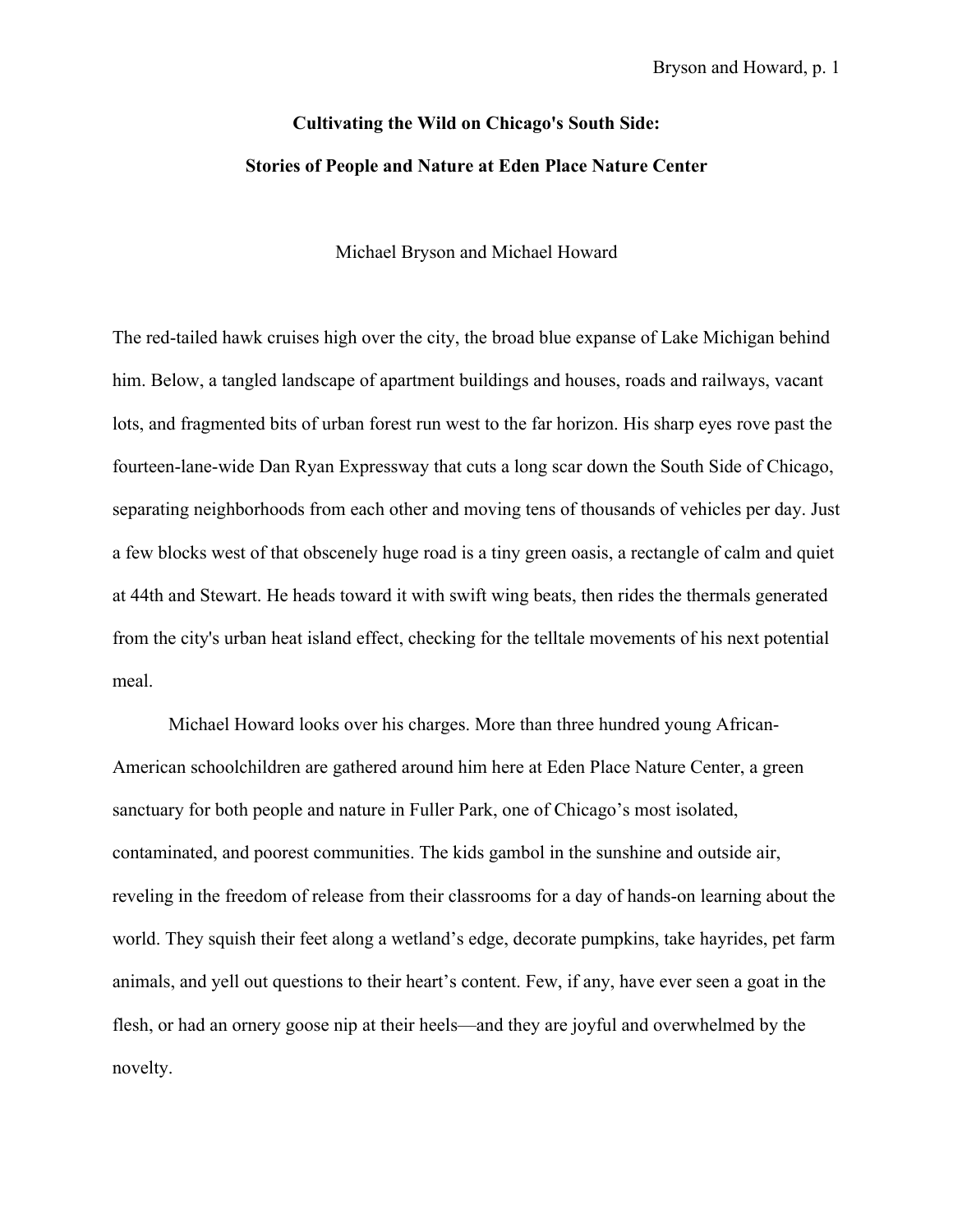Michael is an articulate and dynamic presence, a teacher who uses whatever materials and critters are at hand at any given moment to communicate his love for nature, to share an ecology lesson, to tell a story about the earth and our place within it. Suddenly a few children notice some nervous movements among Eden Place's flock of chickens. As Michael recalls,

Someone said, "Why are the chickens acting like that, Mr. Howard?" I replied, "Well, they usually only do that when there's something above them." And sure enough, there was a big red-tailed hawk above. He was just soaring. So I told all the kids, "OK, everybody, I want you to just look straight up. Don't look into the sun, just look straight up into the blue sky, and you're gonna see Mr. Hawk. He's circling." He was very low at the time, and so everybody's heads were up like this, and you heard this "Oooh, I see it, I see it, Oh!"

I said, 'Yes, that's a red-tailed hawk, and he's actually soaring on the thermals, the warm breezes that are blowing right now. You'll notice his wings are made so that all he has to do is keep them spread; when the wind blows over them, it's actually holding him up. He doesn't even have to flap. You see, he's not even flapping his wings, but he's able to bank and turn. See how he's going around in circles?" And everybody's goin', "Ooh, wow, Mr. Howard, wow! Is that a real hawk?" And I said, "Oh, yeah." But as they watched the hawk, he started spiraling up. And the kids said, "Mr. Howard, he getting' smaller!" I said, "That's because he's going higher and higher." Everybody watched—and by the time they couldn't see him anymore, they started clapping. And that was great.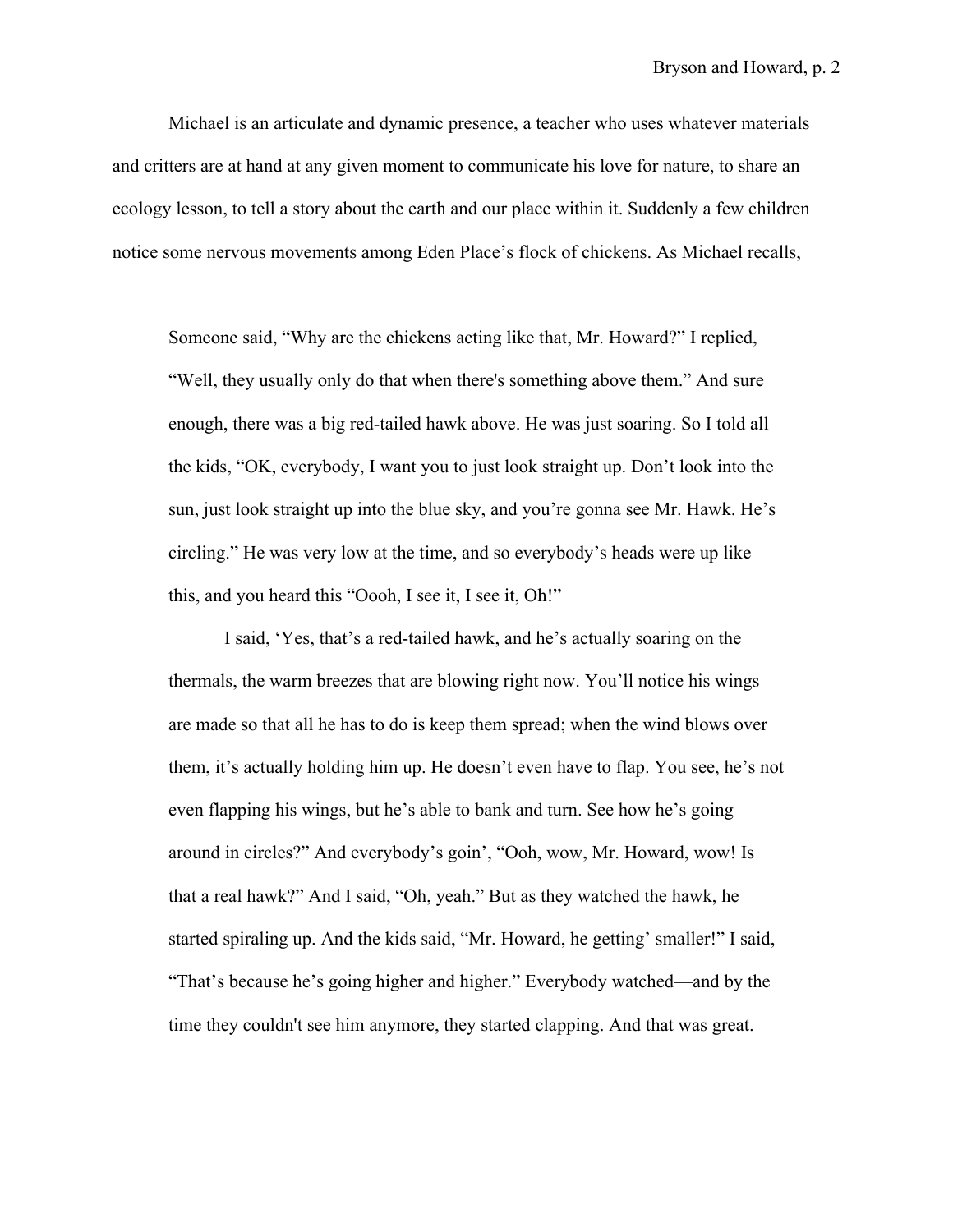That brief yet dramatic hawk-child encounter tells us much about the manifestation of wildness in urban environments, and the fundamental need for and value of contacting nature directly within our large cities, where steel and concrete dominate the landscape and children's access to healthy green spaces can be limited. Such encounters are often, as elsewhere in nature, random and unexpected—and they provide a source of joy and surprise, intrigue and edification for humans young and old. On the other hand, that red-tailed hawk—a commonly seen species throughout Illinois but still a delightful presence in an inner-city environment where green space is at a premium—instinctively sought out Eden Place as a rich source of food within a desert of pavement. Hence the simple yet profound ecological value of even the humblest of urban green spaces. Habitat—home for both wild creatures and city-bound people.

This, then, is one of the many secrets of Eden Place, a small-scale urban space reclaimed from decades of abandonment and contamination. A place which welcomes both the tame and the wild, the human and nonhuman; which provides a theatre for their meaningful interaction; and which stokes the innate wildness within each of us. Eden Place and the human stories it engenders are thus about many things simultaneously: rebuilding positive connections to nature, facilitating encounters with the wild (however it is manifest), building community one family and one neighborhood at a time, and healing wounds of racial and environmental injustice inflicted over centuries.

**\* \* \* \* \***

The Fuller Park community in Chicago is an unlikely setting for a natural oasis like Eden Place Nature Center. The smallest neighborhood in this city of 2.8 million people, Fuller Park has long been one of its most physically beleaguered. Bounded by freight and passenger railroads to the east and west, bisected by the perpetually roaring Dan Ryan Expressway, and beset by persistent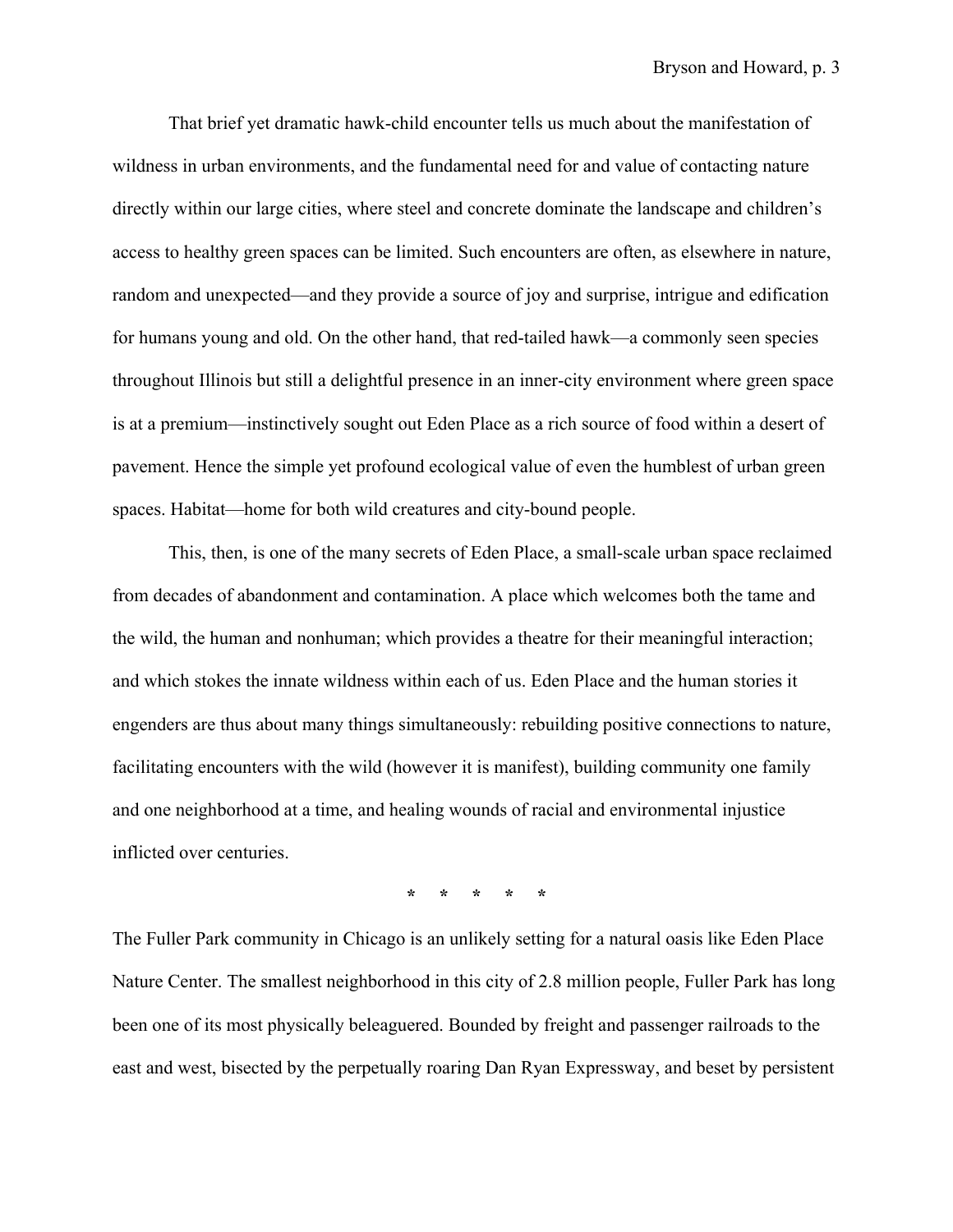poverty and sporadic violence, this 97% minority community was for many years best known for two things: illegal dumping of waste, hazardous and otherwise, in its many vacant lots; and pervasive lead contamination within the soil and residents' homes.

Just over twenty years ago, Michael and Amelia Howard moved back to Fuller Park and Amelia's childhood home in search of their roots and driven by their dedication to community advocacy. They didn't start out with a desire to be environmental activists or restoration ecologists; but in clearing a nearby vacant lot of a two-stories-high mountain of illegally dumped waste in the late 1990s with the help of countless volunteers, they created Eden Place—a 3.4 acre urban farm and environmental education site with gardens, livestock, barns, compost piles, ponds, trails, and what Michael calls "reasonable facsimiles" of native Illinois ecosystems.

The early stages of an oak savannah and prairie restoration take up the north half of this refuge, the only bona fide nature center on the entire south side of the city. A small pond and cattail-lined wetland are found between the prairie and the farmyard. Modestly sized and brightly painted barns stand against the tall concrete embankment of the railroad that looms along Eden Place's western border. Exhaust-streaked trains, passenger and freight, clatter by at short intervals. Too often, freight lines stop and idle here, engines rumbling, diesel fumes thick in the air. Raised-bed gardens sport squash, beans, peppers, tomatoes, and herbs.

The Howards' ongoing dedication to this project in Fuller Park is a monumentally unlikely and remarkably inspiring tale of environmental reclamation and neighborhood redemption—one which in its early days sparked violent threats from gang members who were upset at the encroachment upon part of their turf, but which quickly garnered the support of neighborhood citizens young and old. Now a valued and respected institution with two locations in the Fuller Park neighborhood—the original Nature Center and a more recently acquired three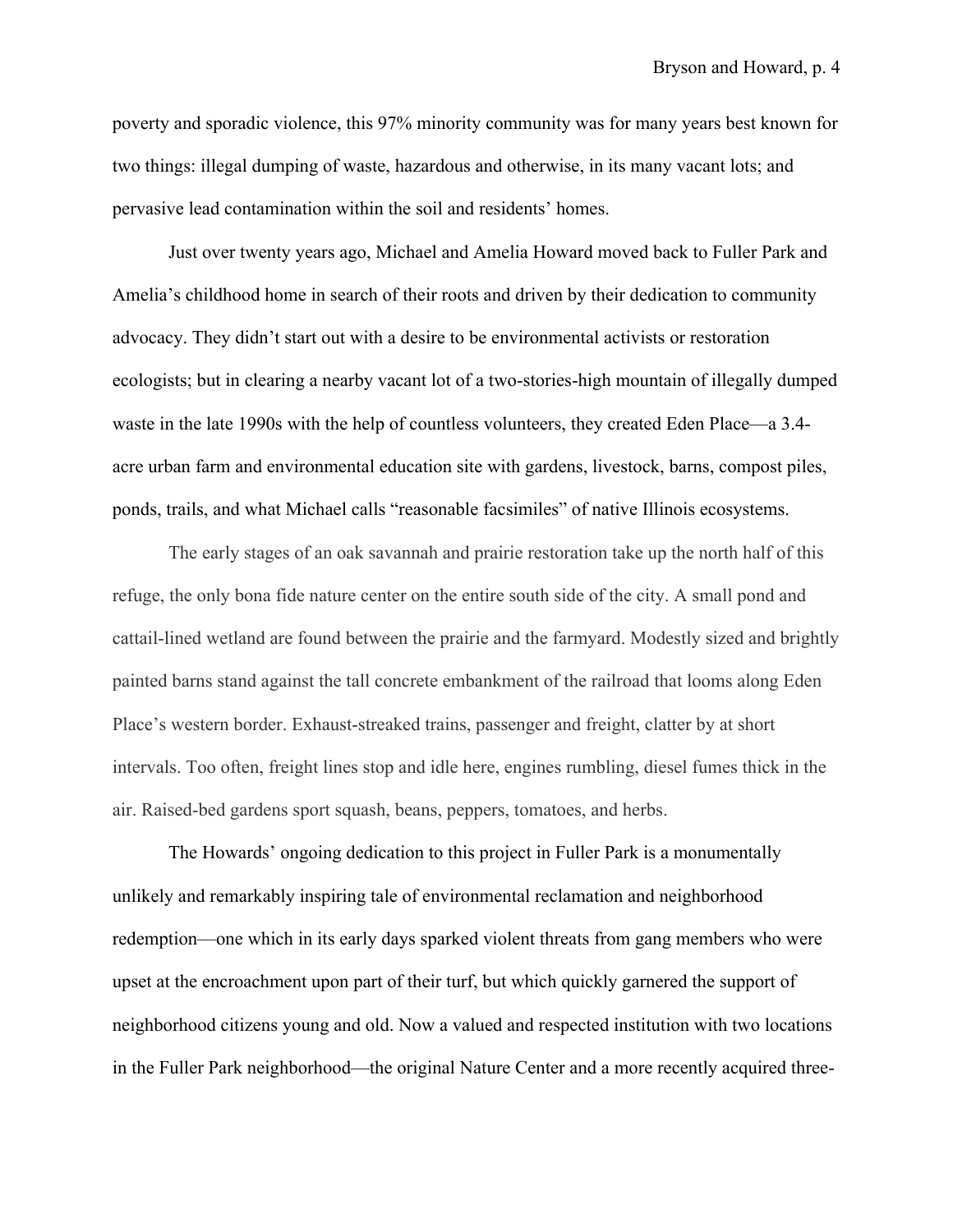acre farm extension site several blocks south—Eden Place's mission encompasses growing food, providing natural habitat, serving as a safe haven within the community, fostering environmental awareness, and fighting urban blight and decay by dint of its very existence. As Michael puts it,

Eden Place puts out tentacles because it's a doorway to nature. That's our mantra: the doorway to nature on the South Side of Chicago. And so we put out tentacles and allow urban people to travel on those tentacles to experience the different levels of wild that exist—from the Boundary Waters to the State Fair to the Shawnee National Forest, from the Cook County Forest Preserves to the Wisconsin Dells. We put those tentacles out and make these roads that families and children travel in what we call fun yet educational experiences—we're about education, but we do it in a way that's fun because of how that ingrains on the heart. We're trying to build stewards. We try to show the importance of sustaining these different wilds that Eden Place exposes these families and youth to, so that we can start building stewards in this urban environment that are so disconnected.

By cultivating an ethic of stewardship through a basic appreciation of the natural world, Eden Place opens doorways to youth and their families to explore nature outside of, even far from, Chicago. At the same time, though, these experiences of camping, hiking, canoeing, and exploring provide new perspectives that impact their lives in the city. Eden Place itself, as a constantly evolving green space, provides opportunities for putting a newly acquired environmental ethic of care into practice, whether that means tending a community garden plot, feeding the livestock as a volunteer, or teaching kids about the value of wetlands.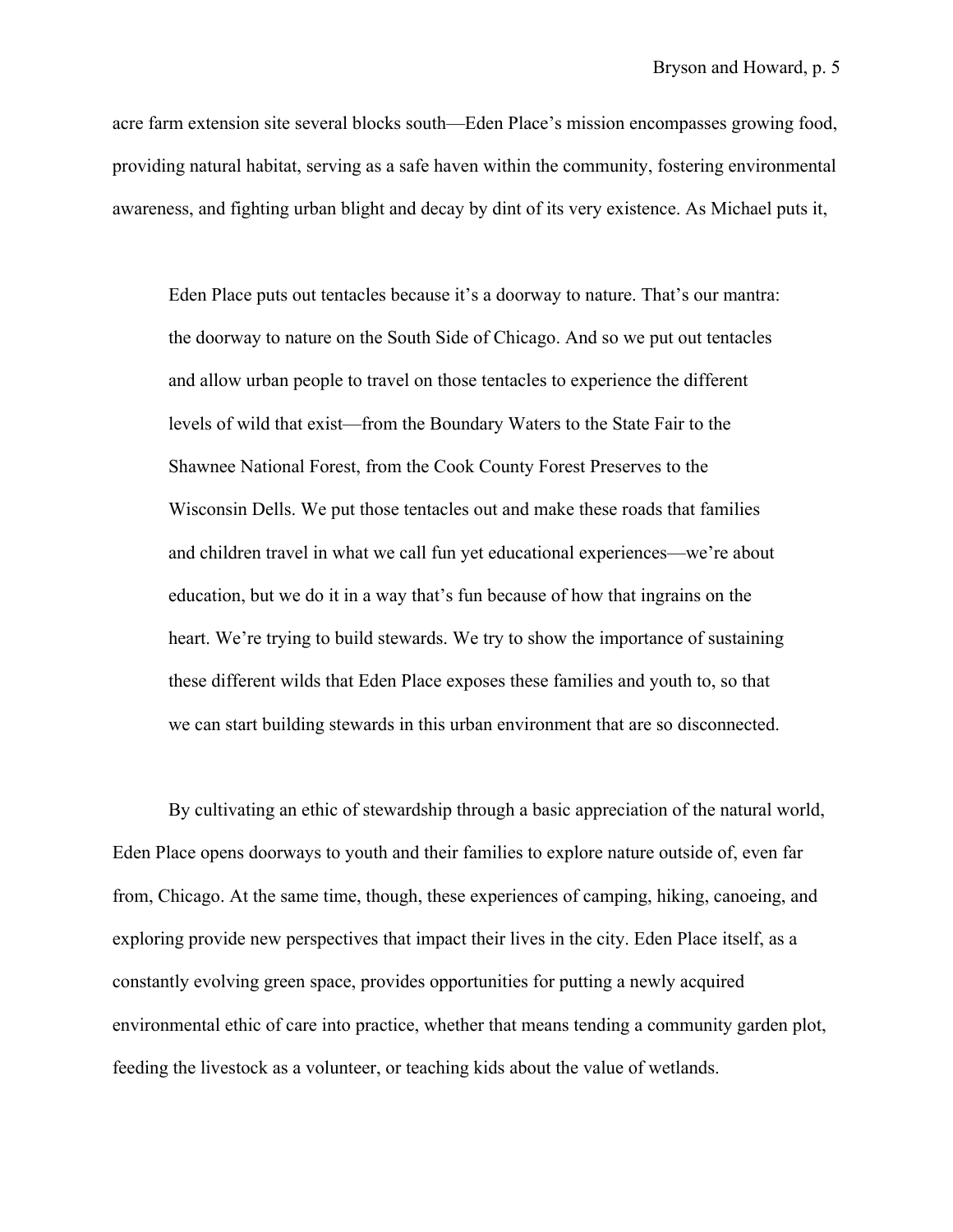**\* \* \* \* \***

Lamont was an eight- or nine-year-old boy who became a regular at Eden Place one summer not as a formal member of a camp youth group, but as a neighborhood kid coming over on his own, looking for something to do, tacitly seeking encouragement and support. Living with his cousin's unstable family, he experienced a turbulent home environment that summer and thus Eden Place became a daily refuge for him, as has been the case with many children over the years. One day, as Michael related, Lamont came up to him brimming with excitement.

"Mr. Howard, Mr. Howard—there's one of them dinosaur birds down at the little pond!" I said, "Dinosaur bird? OK, you gotta show me this." Because I hadn't seen a pterodactyl in a long time. So we went down to the pond, but I didn't see anything. At the time, I just played it off and said, "I guess he just flew away." The next day, though, Lamont came back and said, "Mr. Howard, that bird back there!" I said, "OK, let's go see that bird"—and so, I went to look, and there it was, standing there among the mulberry trees we used to have down by the little pond; but it flew away so fast I only got a glimpse of it.

The next day I went back looking for this bird, because from the beginning I didn't really believe the young man's description. This time I got a better look at it, and it looked like a juvenile great blue heron—small, wasn't as large as he was gonna get, and he was in fact down at the little pond. So I had to go back to Lamont and apologize. I said, "You know what? He *does* look like a dinosaur bird! You got great observation powers." And so throughout that summer all he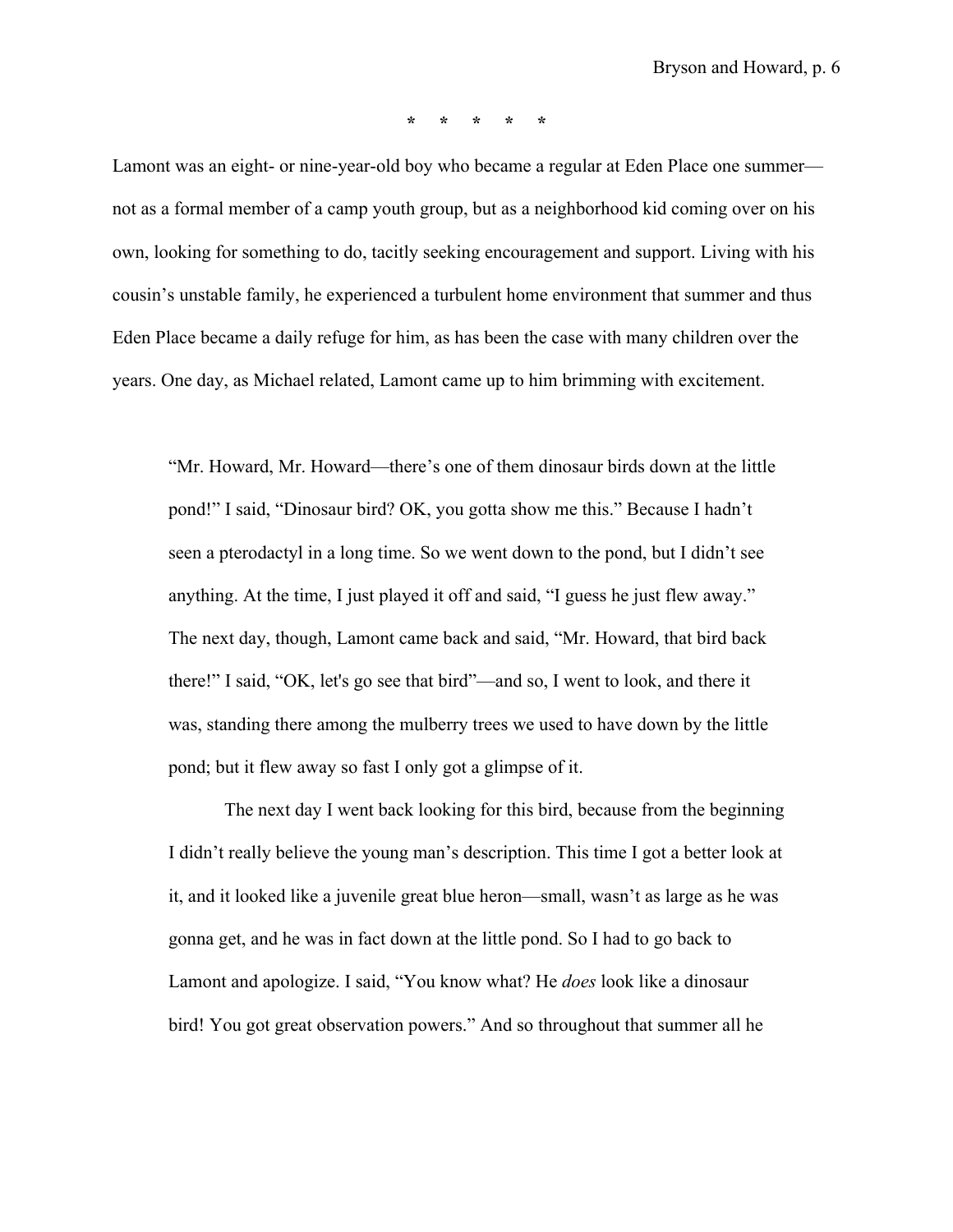did was identify birds. . . That bird stayed around for a little over a week until he just finally disappeared.

What was interesting to me about this young kid is how that one moment of observation turned him on, you know—he really just wanted to be able to recognize every bird so that he could come back and tell me the name. And so for the rest of the summer, that's what he did: he started auditing the different birds, and I gave him some pictures and a journal to write down his sightings. His math ability improved because we showed him how to calculate the number of sightings and the percentages of each species and put this into a computer spreadsheet. We're always trying to take every day and translate it into a greater learning experience.

We don't discount the potential of our kids at Eden Place, because we see them do so much on their own that amazes us. I'm able to recognize this potential, and if you give them the tools and show them how to use them, these kids are phenomenal.

While Eden Place provides a space for many such encounters with the non-human world, it also inspires us to reflect on and challenge what we mean by "the wild" in a contemporary urban landscape. "When we created Eden Place," Michael said, "the thought was this: if we build it, the wild will come." And so it has over the last fifteen or so years. Red-tailed hawks. Migrating songbirds. Raccoon, opossum, skunk. White-tailed deer, seen in the damp mist at two in the morning.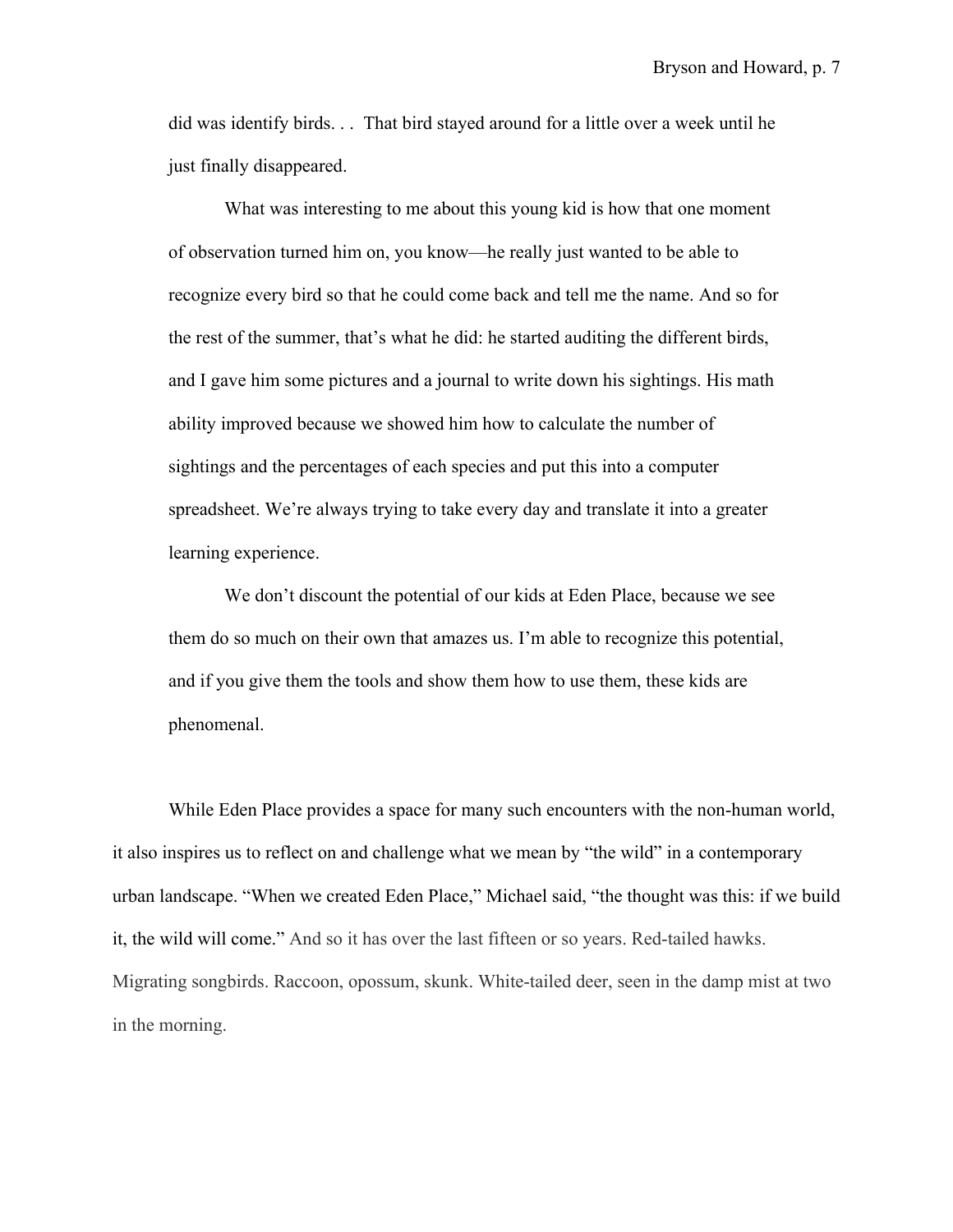Here, despite the nearby expanses of concrete, ubiquitous air pollution, and roar of train traffic, pigeons and red foxes forage for food and shelter, and nature manifests its power in various guises—from the weeds tenaciously sprouting up in sidewalk cracks to the lone coyote hunting for stray chickens in the farmyard. Fine distinctions between wild and agricultural, or between native and non-native species, matter much less in this context than the provision of many potential points of contact among humans, plants, and animals. To a child who has never gone camping, or been on a farm, or gone to the zoo, or hiked in a wilderness preserve, the sighting of a hawk or a head-butt from a frisky farm goat is a meaningful first encounter with the wild.

**\* \* \* \* \***

During a visit to Eden Place, one is immediately struck by the people—their quickness to welcome, their warmth and fundamental kindness—even more than the visually arresting landscape. Eden Place is first and foremost a *human* oasis, a space in which people of all ages, races, creeds, and abilities can converge in an economically struggling neighborhood in the heart of Chicago's South Side to find conversation, fun, joy, a little music, mud to step in, meaningful work for body and mind, a shade tree, a cool drink, animals to watch, and pets to feed. Eden Place cultivates friendship, camaraderie, and laughter amidst the earnest, honest work of growing healthy food and stewarding an urban ecosystem.

The Howards build this sense of community by offering a staggering range of events and activities—seasonal festivals, nature walks, gardening workshops, camping trips, children's day camps, school field trips—but also by providing time and space for impromptu gatherings or solitary reflection. Just by dint of its presence, as a place for anyone to come and explore—five days a week; rain, shine, or snow—Eden Place brings folks together under an umbrella of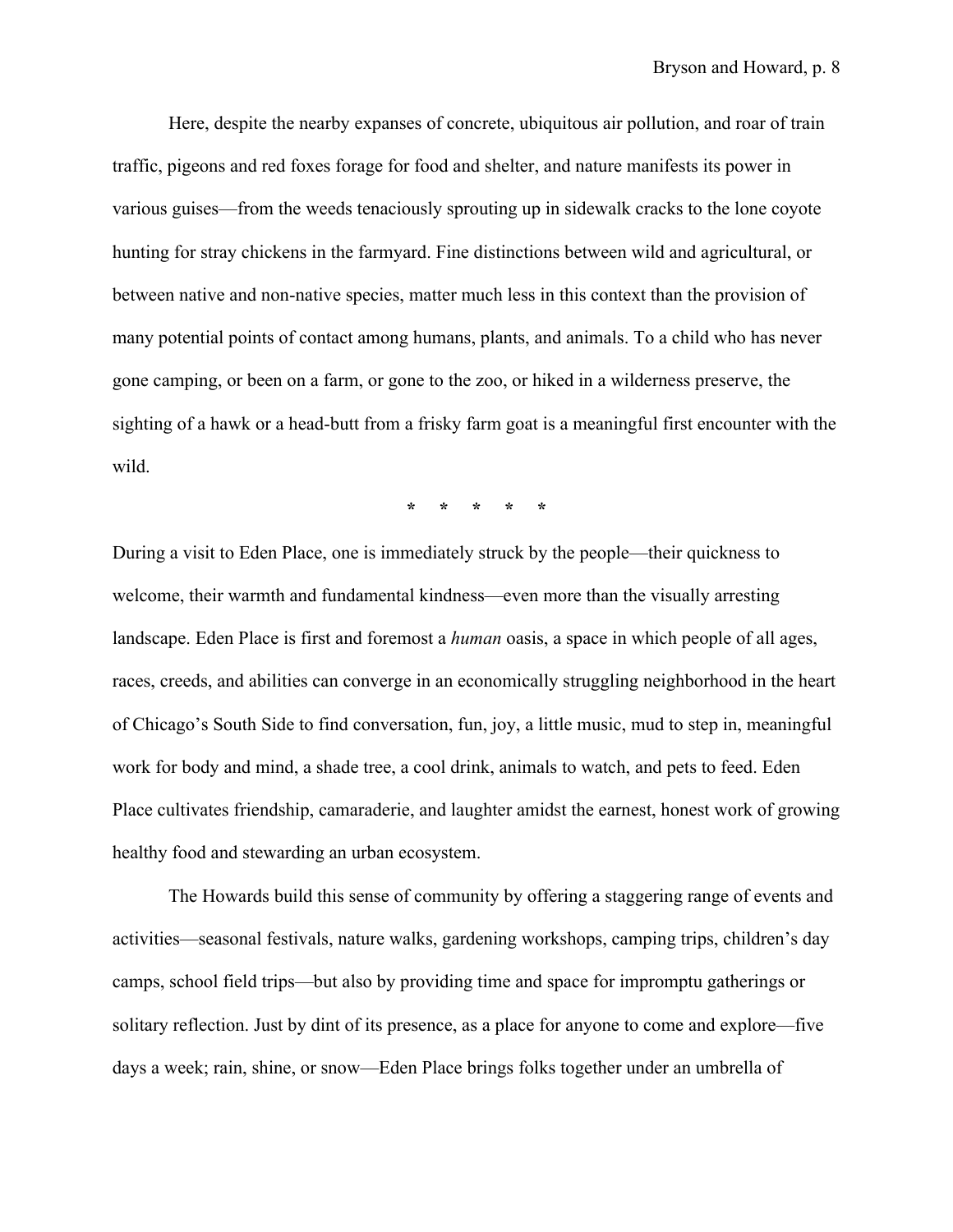acceptance, something Michael and Amelia realized in a new and powerful way one spring. As he reflected,

We were having an Earth Day festival the third or fourth year of Eden Place. It was a beautiful spring day, things were going good, and I was moving around, the staff were doing their thing at the booths; and then I noticed this lady crying. She was standing there with her hands over her face, crying. I immediately went into panic mode, and said, "What's the matter? What's wrong? What's happening?" She didn't answer and just shook her head. I said again, greatly concerned, "What's wrong, what can I do to help?" And she said, "Oh, no, no. No, no. This is good tears." I said, "OK, you scared me. What's going on?" And she said, "Look!"

I turned around, and there was this man, dancing with his daughter to the music of the DJ, spinning her around. I said, "Yeah, that's nice." She replied, "No, you don't understand. He don't play with his kids. This is the first time he's ever played with his kids. It's not that he don't love 'em; it's just that he always hardworking and then he's too tired. I'm so glad we came here today because this is the first time he's really relaxed and everybody's just havin' a good time and you have such a great place." And she started telling us how great it was that this space has helped her family just able to relax.

That's when I started understanding that Eden Place was considered a place of safety. It was a safe haven. That's why a lot of parents will let their children come here, because they feel—and this is their words, not mine—that "Mr. Howard ain't gonna let nothin' happen at Eden Place."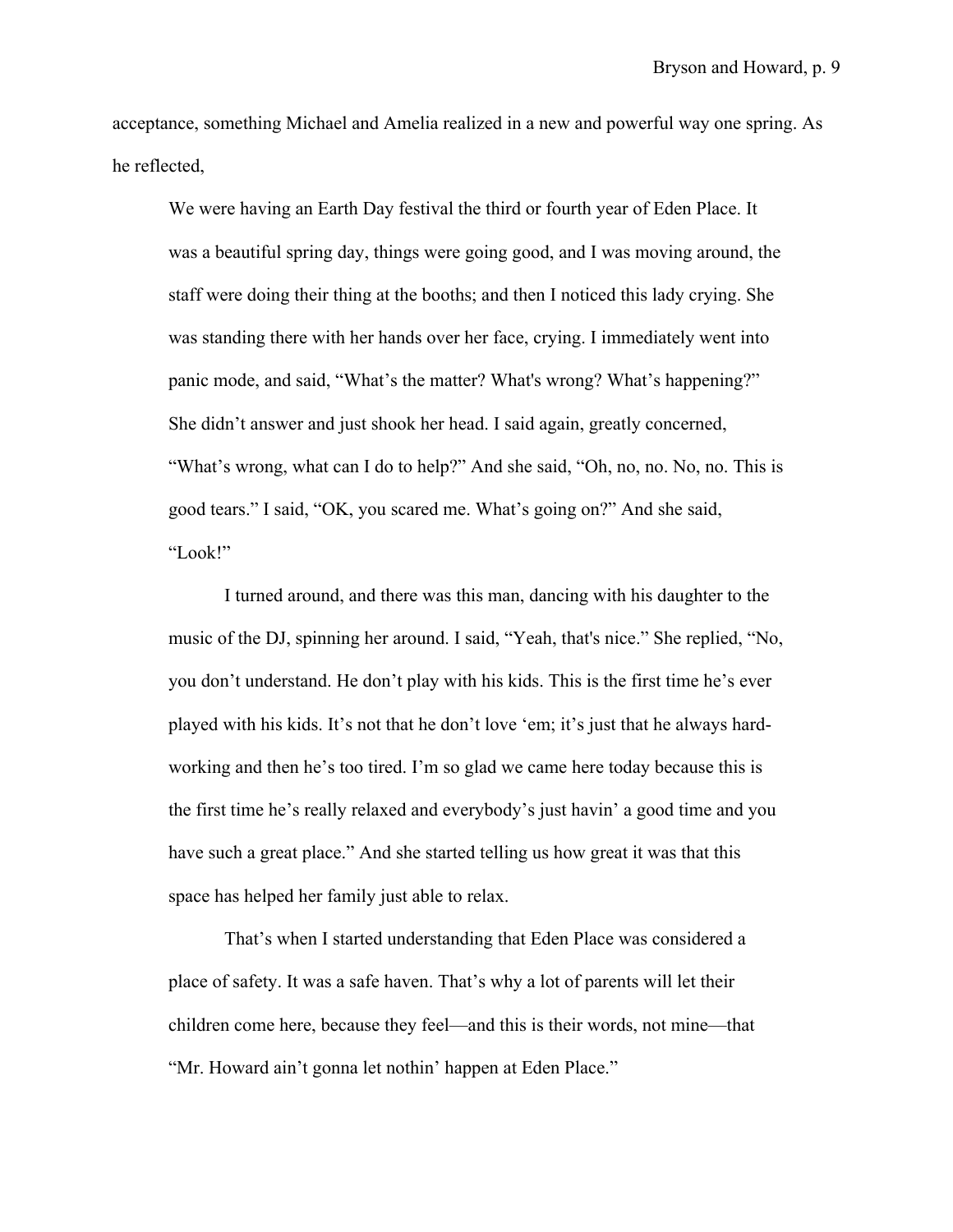**\* \* \* \* \***

Wild spaces are often viewed as sites of healing, of reconnection, of sanctuary from the tumult and stress of the modern world. In national and state parklands, wildlife refuges, and wilderness areas, through monumental efforts that most Americans now take completely for granted, nature has been preserved in various degrees of wildness. These ostensibly "natural" but nonetheless carefully managed lands serve as important repositories of biodiversity by providing wildlife habitat. They also function as places in which humans privileged enough to afford the time and expense of travel may encounter said wildlife, mostly in rural surroundings remote from urban centers where the vast majority of Americans now live. But these senses of the wild—as a state of being, a place to visit, or a mode of recreation—constitute a primarily white middle-to-upper class understanding of how one experiences an increasingly commodified (and thus threatened) nature. This is the wild that is defined, in part, as devoid of human presence—even when this perceived absence is more fantasy than reality.

Such a sense of the wild, though, is not necessarily shared by African-Americans particularly those who experienced, as Michael notes, "the disconnect from the land that took place because of the Great Migration"—who grew up in cities and left behind their rural southern roots. The Howards fully recognize and are sensitive to this perspective, which at times serves as a conversational stumbling block in their interactions with some African-American children, teens, and adults who have no interest in, no connection with, but plenty of ingrained fear of wild nature; or who understandably associate working the soil with, as Michael says, "the horror stories of slavery, about people escaping through swamps and forests," and the subsequent disenfranchisement of Jim Crow society.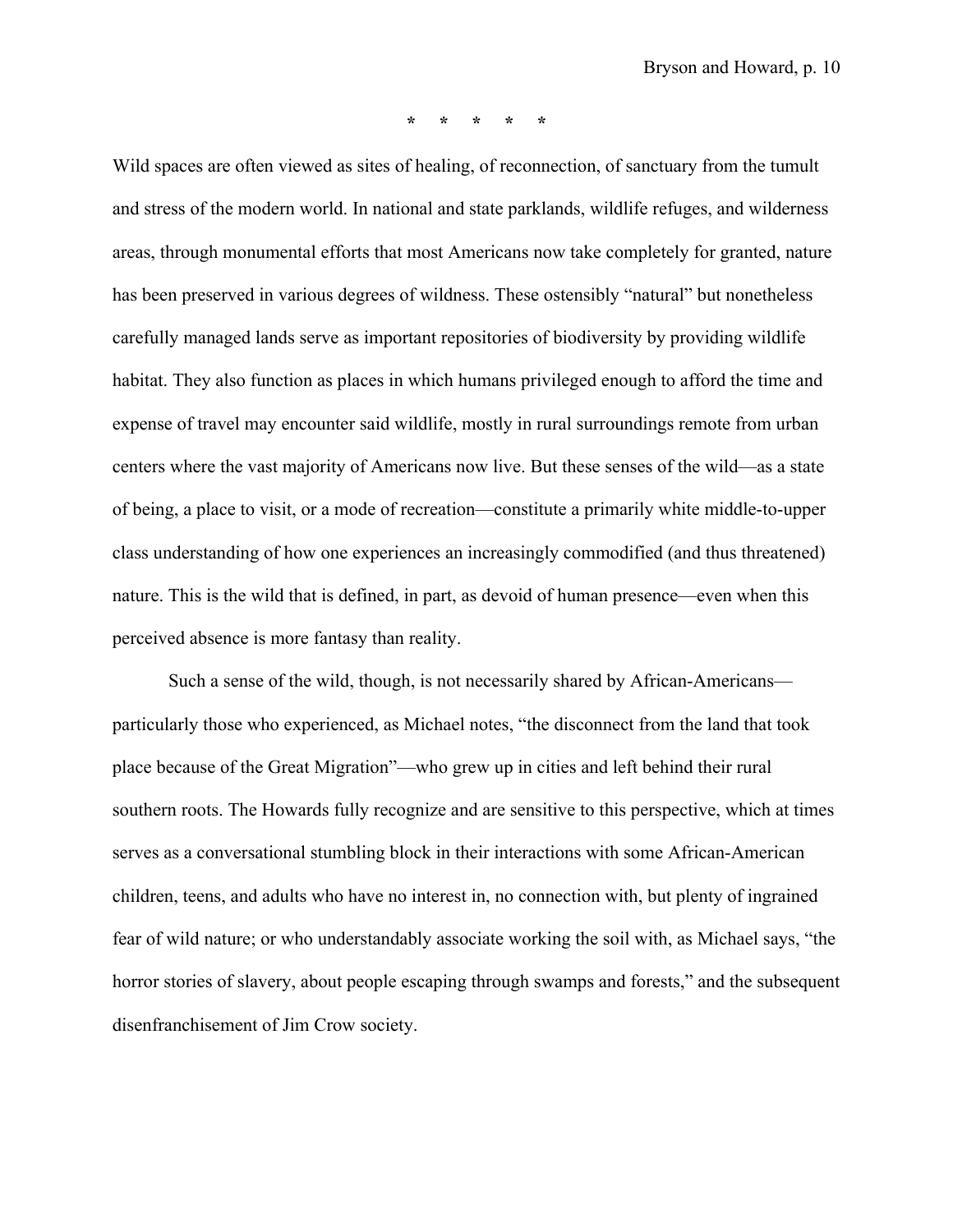All these people were running from the farm . . . So for a lot of African-Americans back then, the wild, the forest, the woods—that's the boogeyland. We don't want to go there, we've had negative experiences there. Our forefathers died in that swamp; our forefathers were tracked down and hanged from the trees in those woods. There was a long period in which African-Americans in America didn't get any joy in the wild in the same way that everyone else did that came to America.

When African-American farmers were freed, they wanted land, they wanted a mule, and all the rest. The Jim Crow era, though, did a lot of damage by dissuading African-Americans from making a living through farming, whereas the Europeans who were still coming in on boats to Ellis Island were given access to land. America gave away millions and millions of acres out West, and then they turned right around and gave up the land to the same Europeans but not to the exslaves. They set up the land grant colleges to help the farmers learn how to work the land, to teach them. They set up county agents as a resource of how to grow food and be successful at it. Then they provided low-interest loans so they could mechanize their farms. They were given all kinds of support so European-Americans could succeed farming this great land and opening up this great space.

Michael reflects upon this history as we sit in his office on Eden Place's new three-acre property several blocks south of the Nature Center—an old industrial building with loading bays and vacant lots on either side. Covered with gravel, broken concrete, and the remnant snow of a recent January storm, the damaged soil of this extension site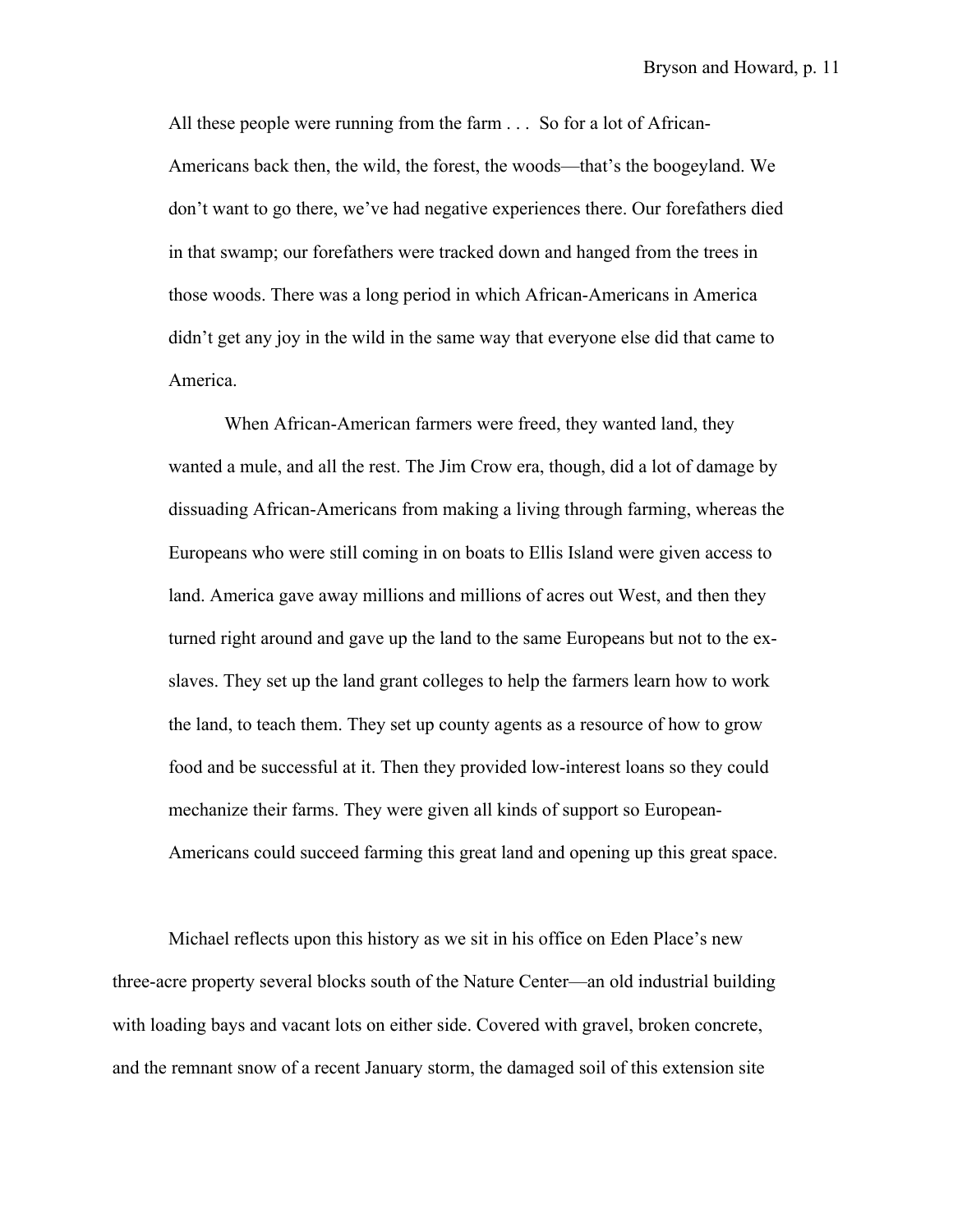figures large in Michael's plans for expanding Eden Place's farming operation. He speaks earnestly, surely mindful of the ironic contrast between, on one hand, his vision of sustainable urban farming on Chicago's South Side that is interwoven with the goal of community economic development and, on the other, the disenfranchisement of America's rural black farmers, who only now have received belated recognition of their past ill-treatment. "Just two years ago, they finally received some recognition in a lawsuit that went to the Supreme Court about the disparity with which the USDA has long treated black farmers in America," he notes, though that wasn't the end of the story. He continues:

Though the suit favored the farmers who were named directly, it really wasn't a true reason to celebrate because it failed to recognize thousands of other African-American farmers who had lost their land, whose families had been put off of the land, who were never compensated. Their heritage and the wealth that they lost as a family just dissipated, or were transferred to whatever county or state that took the farm for taxes.

These types of injustices have forced African-Americans to turn their backs on any kind of land value. We had land ethics, because we worked the land all the way back to Africa. We worked lands a lot of people would call arid or infertile to be able to support families and tribes. [In America], we were able to support families even on the plantations when they'd allow you to grow on some bad patch of land that they considered inhabitable for any real type of production; even there, we were able to scratch out enough to live.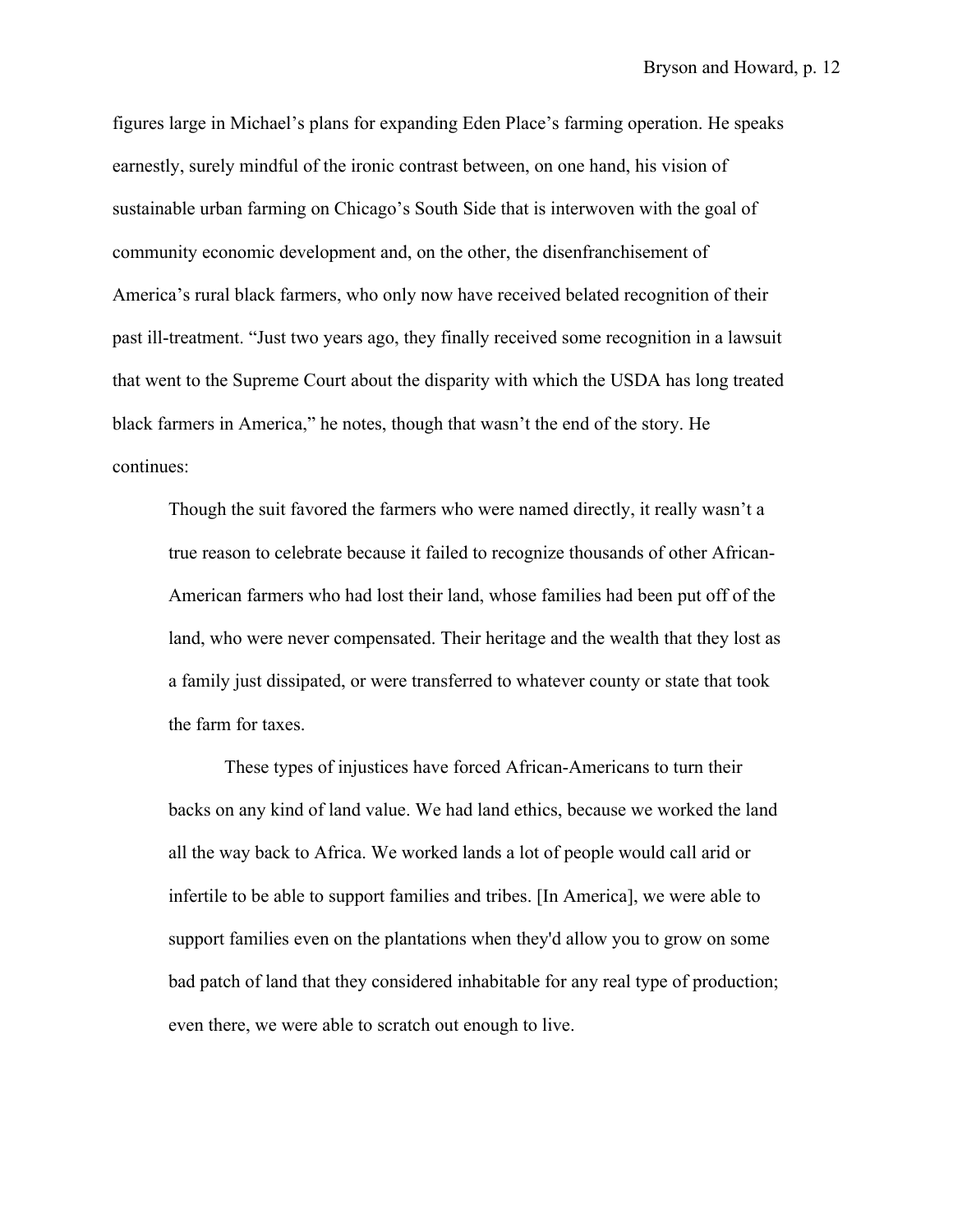I actually witnessed that with my great-grandmother. She taught me how to pick cotton, how to hoe a row of beans. A sharecropper in Haynes, Arkansas, decades ago, this woman fed me and her for the entire summer on a dusty piece of ground that she fertilized with the mud from the pig pen and the chickens.

As Michael tells this story, his eyes light up with memories of his ancestors and the resourcefulness of his great-grandmother, and he notices my gaze falling on the row of hand tools (including a hoe) propped up in one corner of his office. Much of the labor invested in Eden Place's gardens and natural areas is, viewed properly, solar-powered an energy transfer embodied in those old-fashioned tools that teach lessons as well as turn the soil. Michael sees the connection between doing the labor of urban farming today and reclaiming cultural wisdom from the past. He admits,

The youth of today don't know their history, and so therefore they're destined to repeat some of it. If they don't learn their history, though, they're gonna fall for the same rope-a-dope that their ancestors fell for—not so much fell for, but had to suffer through because of people's ignorance or indifference. And so it's very important that I teach a lot of history when I teach about the land ethic and the wilds of America that we have disassociated ourselves from. Urban African-Americans need to understand that their forefathers were experts in the fields of farming, wilderness survival, and living off the land. They must acknowledge that if it hadn't been for that expertise of their great-great-great grandfathers and their great-great-great grandmothers, they wouldn't be here today.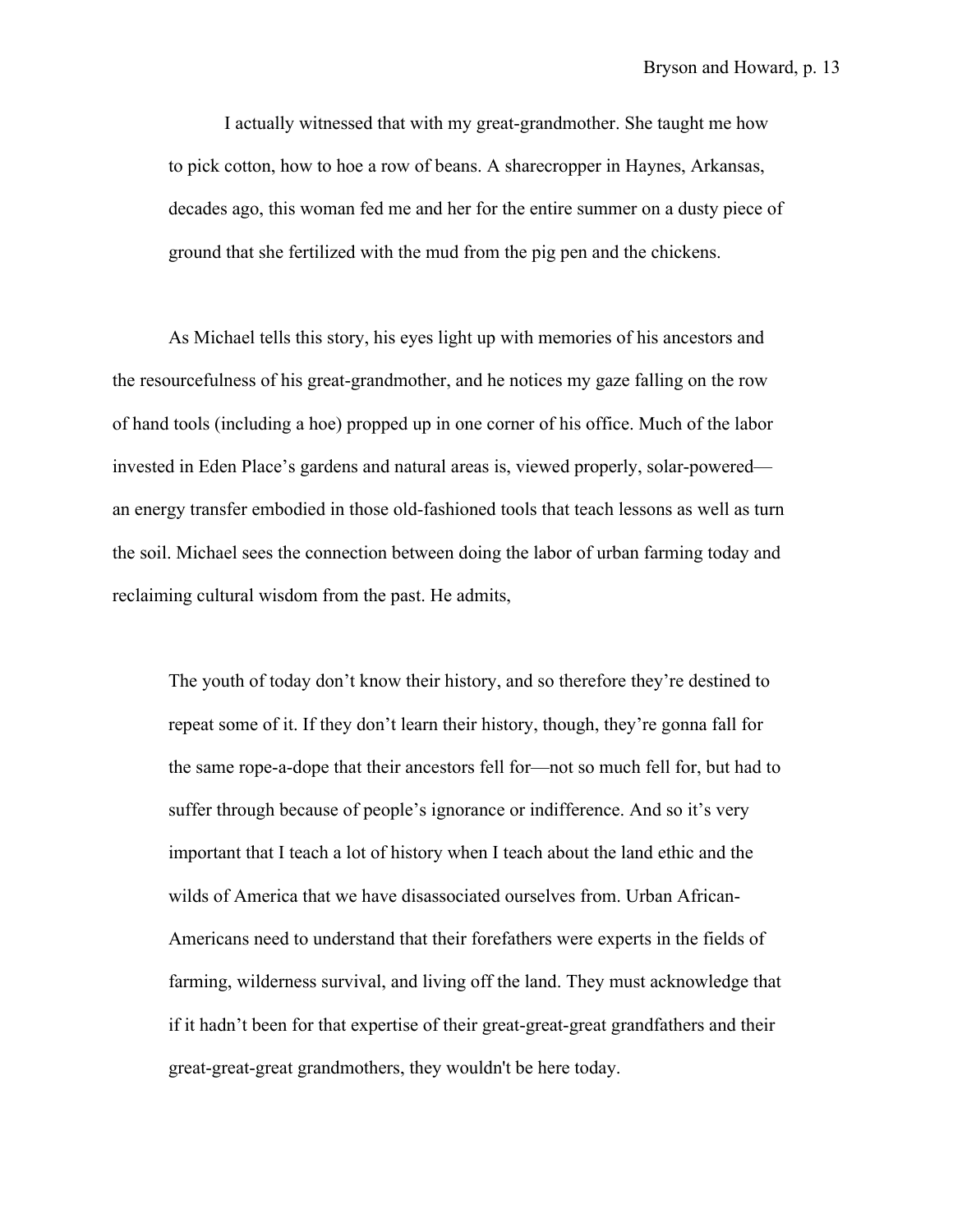This expertise is embodied in the knowledge and land ethic of Michael Howard, his family, and their dedicated team of volunteers. It is expressed in the related acts of healing the soil of Eden Place and transforming the spirits of its human visitors. Eden Place serves as a site to repair, one person, one child, one family at a time, the damage of several centuries' worth of cultural dissociation from the natural world.

**\* \* \* \* \***

It is difficult to adequately assess the ecological impact of projects like Eden Place on Chicago. From a bird's-eye view, a 3.4-acre nature preserve/farm/education center is a mere scratch on a very large urban palimpsest, a place arguably too small to significantly enhance the city's overall biodiversity or even mitigate the urban heat island effect of the Fuller Park neighborhood. The true impact, perhaps, is measured person by person, in human terms. As Amelia Howard has often said,

Not everyone who comes to Eden Place will become an environmentalist. But if they become a lawyer, they'll become a green, environmental-minded lawyer. If they become a doctor, they'll be more homeopathic because they'll learn about the full nutritional standards that food coming out of the ground supplies to your body naturally, and how if you build a good foundation in your children's bones and in their blood when they're young, it'll protect them when they're older. Whatever you do, what you learn here at Eden Place will help you be better at it.